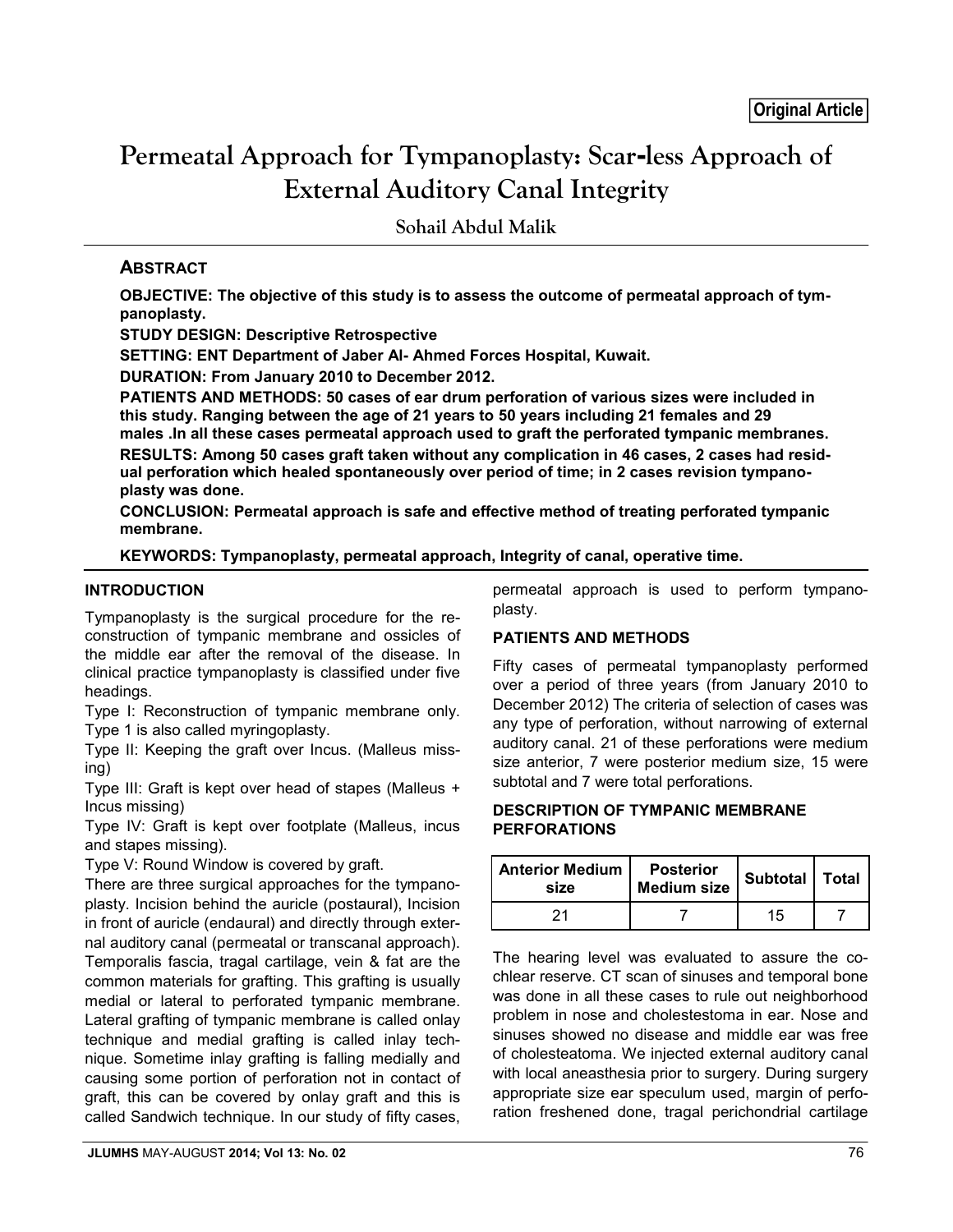graft taken. Tympanomeatal flap raised and graft tucked as inlay technique .Tympanomeatal flap reflected back, silastic strip kept and external auditory canal filled with gelfoam and outer dressing applied.

## **RESULTS**

Out of 50 cases, the grafts survive successfully in 46 cases (92%). Two cases showed small residual perforations but very interestingly these perforations found healed spontaneously within three weeks. One case of residual perforation underwent revision tympanoplasty. In one case graft was kept on suprastructure of stapes (tympanoplasty type III) as malleus and incus were missing. Postoperatively in this case there was severe Sensory Neural Hearing Loss (SNHL) due to displacement of stapes. Revision tympanoplasty was done using Total Ossicular Reconstruction Prosthesis (TORP).

## **DISCUSSION**

In tympanoplasty disease is removed from middle ear and reconstruction is done. Chronic otitis media of both varieties ( Tubotympanic and atticoantral) lead to destruction of ossicles and tympanic membrane and needs surgical management.<sup>1,2,3</sup> Type 1 tympanoplasty is also called myringoplasty, as in this case only tympanic membrane is perforated and this need reconstruction.4,5 Grafting is done either by onlay or inlay technique. $6$  In this series we performed only inlay technique; as it has least chances of rejection due to its stability. The factors presumed to influence the outcome, includes age, sex, middle ear status at surgery, size of the perforation, surgical approach and technique chosen by surgeon. $7-10$  Prior to tympanoplasty, complete removal of disease specially cholesteatoma both in adult and children is essential.<sup>11,12</sup> Except temporalis fascia, other grafts like cartilage and perichondrium is also used commonly.<sup>13</sup> In all our cases we have used tragal cartilage and perichondruim. Hence no scar is obvious in our cases which is commonly seen in those, where endaural or postaural incision is used to tuck the graft. In our cases as we have not used temporatis fascia therefore no outer scar is visible. Gelfoam was used as a postoperative packing but other packing has also been used.<sup>14</sup> There is a role of endoscope too in cases of tympanoplasty.<sup>15,16</sup> Usually grafting failed due to technical error, infection, poor tubal function and patient's factor like diabetes. Complications<sup>17</sup> can also occur during surgery but due to precise technical work and good selection of patient, the rate of complications can be minimized. Keeping all these factors in our mind, the overall found results using were excellent this technique (92% of the cases).

#### **CONCLUSION**

The permeatal approach of tympanoplasty is less time consuming, do not affect integrity of external auditory canal without any obvious scarring either in front or behind the pinna.

#### **REFERENCES**

- 1. Benjamin D. Webb, C. Y. Joseph Chang. Efficacy of tympanoplasty without mastoidectomy for chronic Suppurative otitis media. Arch of otolaryngol. Head and Neck surg. 2008;134(11):1155-58.
- 2. Prescott CAJ. Chronic otitis media (COM). A personal philosophy. Int J Ped Oto; 2006;70:1320.
- 3. Haynes Ds, Harley DH. Surgical management of chronic otitis media: beyond tympanotomy tubes. Otolaryngol clin North Am 2002;35(4):827-39.
- 4. Aggarwal R, Saeed SR, Green KJ. Myringoplasty. J. Laryngol otol. Jun 2006;120 (6):429-32.
- 5. Kotecha B, Fowler S, Jopham J. Myringoplasty: A prospective audit study. Clinotolaryngol 1999;24 (2):126-9.
- 6. Wehrs RE. Graftting techniques otolaryngol clin North Am. Jun 1999;32(3):443-55.
- 7. Wasson JD, Papadimitrion CE , Pau H Myringoplasty; Impact of perforation size on closure and audiological improvement. J Laryngol otol. Sep 2009;123(9):973-7.
- 8. Fadl. A. Fadl. Outcome of type 1 tympanoplasty. Saudi medical Journal 02/2003;24(1):58-61.
- 9. Fradeac, Castrove, Cabanas RE, Elhendiw, logo P, labella CTV. Prognostic factors influencing anatomic and functional outcome in myringoplasty. Acta otorhinolargol Esp 2002;53:729-35.
- 10. Perer Corzo R A, Farina CJC, Ibarra CSL, Gonzales GI, Clemente GA. Myringoplasty - our results.Acta. Otorhinolaryngol Esp 2002;53:457-60.
- 11. Chang CYJ. Chronic disorder of the middle ear and mastoid (Tympanic membrane perforations and cholesteatoma In: Mitchell RB. Pediatric otolaryngology for the clinicians. New York; NY: Springer; 2009.
- 12. Lin Ac, Messner AH. Pediatric tympanoplasty; factors affecting success.Curr opin otolaryngol Head Neck Surg. Feb 2008;16(1):64–8.
- 13. Dornhoffer JL. Cartilage tympanoplasty otolaryngol clin North Am. 2006;39(6):1161-76.
- 14. Zeitown H, Sandhu GS, Knom Machamora M.A randomized prospective trial to compare for different pack following permeatal middle ear surgery.